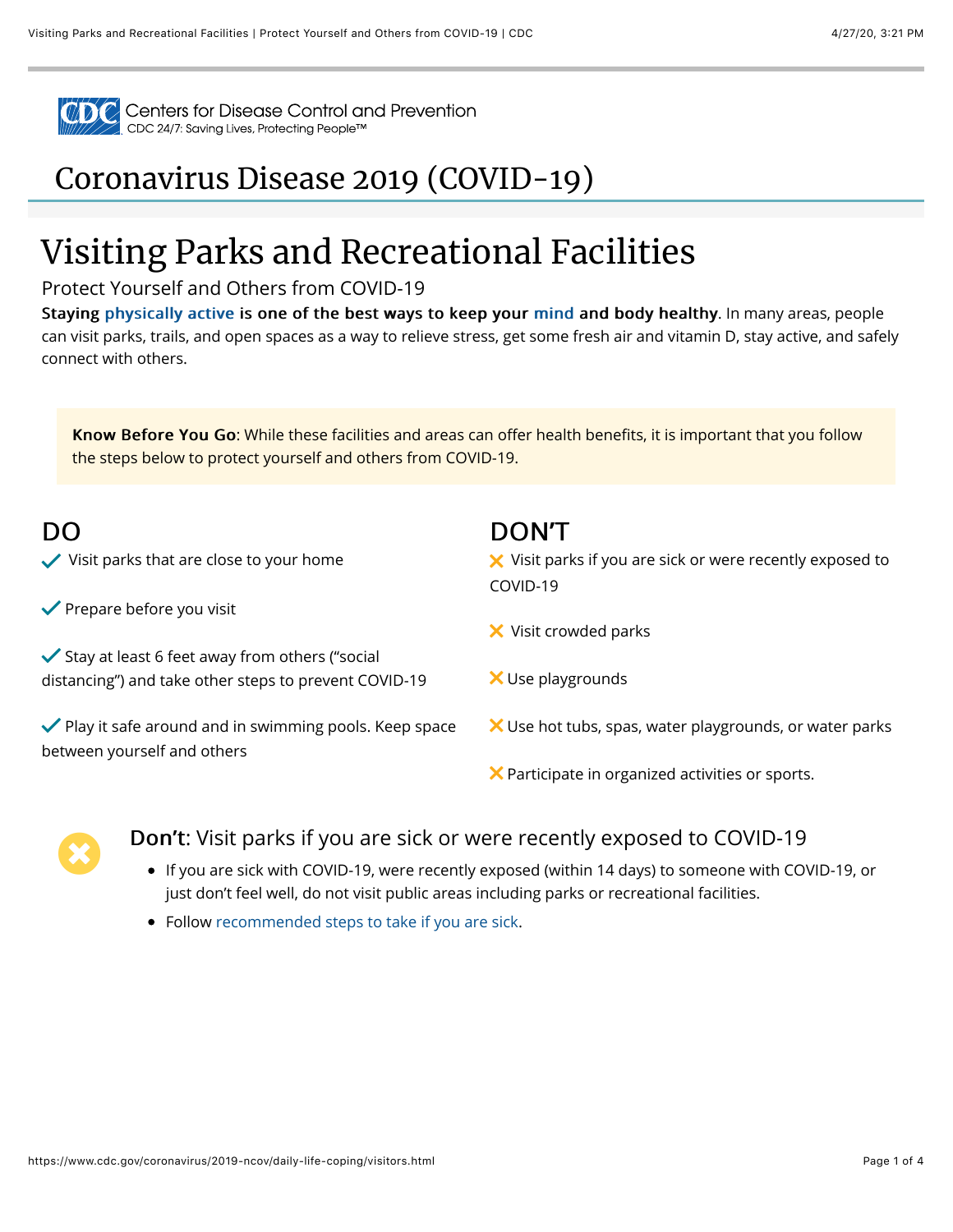## **Do:** Visit parks that are close to your home

Traveling long distances to visit a park may contribute to the spread of COVID-19 as:

- Most travel requires you to stop along the way or be in close contact with others.
- Travel may also expose you to surfaces contaminated with the virus that causes COVID-19.



#### Don't: Visit crowded parks

Do not visit parks where you cannot stay at least 6 feet away from others at all times.



## Do: Prepare before you visit

#### State or local parks

State and local authorities will decide whether parks and other recreational facilities will open. Check with the park in advance to be sure you know which areas or services are open, such as bathroom facilities and concessions, and bring what you need with you.

#### **National parks**

The [National Park Service](https://www.nps.gov/index.htm)  $\boxtimes$  will decide on a park-by-park basis whether a national park will be open. Please check with [individual parks](https://www.nps.gov/findapark/index.htm)  $\boxtimes$  for specific details since, in many cases, visitor centers, concessions, and bathroom facilities might be closed.

#### Beaches or other swimming areas

State and local authorities will decide whether natural bodies of water and beaches or swim areas will be open. Please check with individual beaches or swim areas for specific details.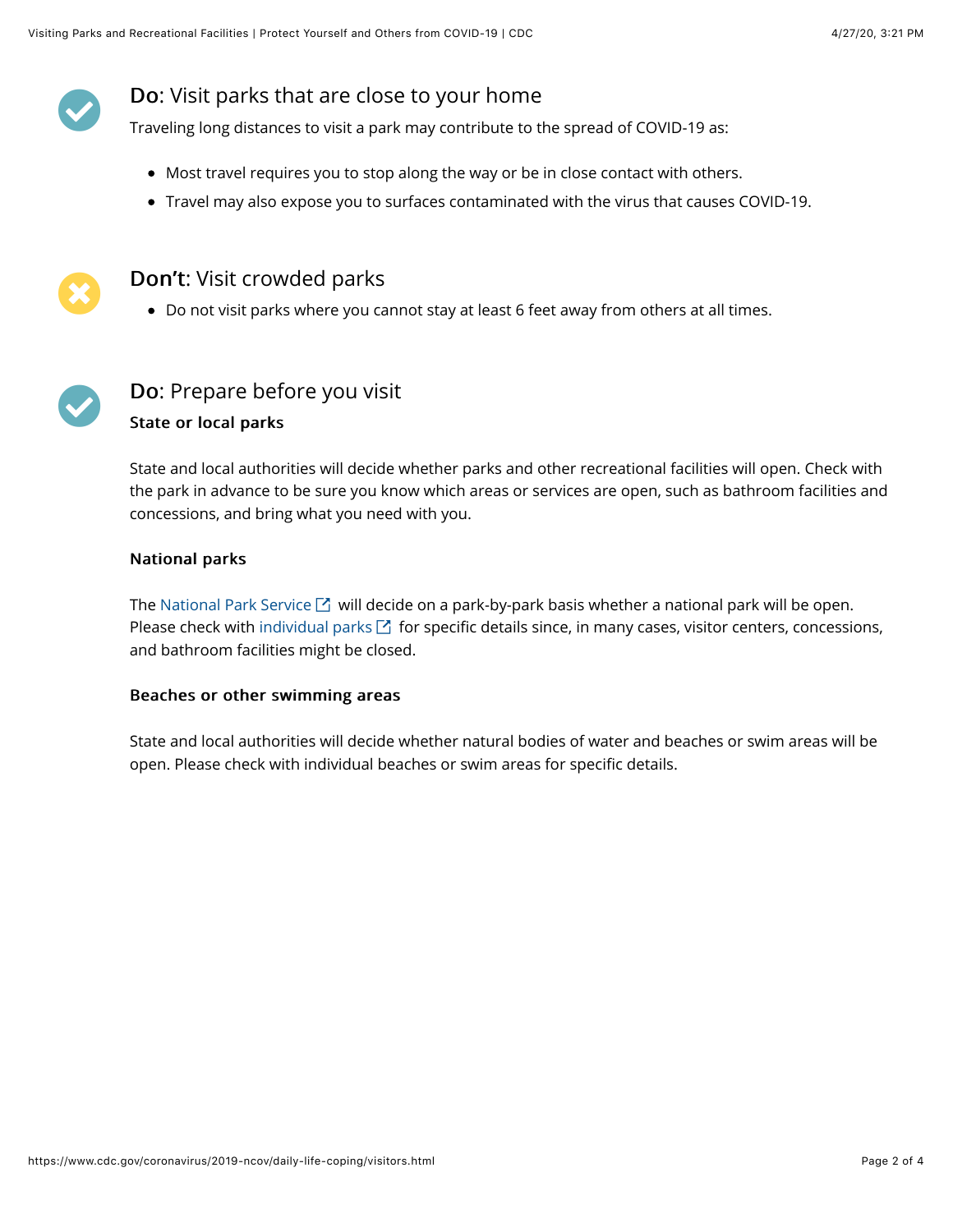

## Do: Stay 6 feet away from others ("social distancing") and take other steps to prevent COVID-19

If a park, beach, or recreational facility is open for public use, visiting is okay as long as you practice social distancing and [everyday](https://www.cdc.gov/coronavirus/2019-ncov/prevent-getting-sick/index.html) steps such as [washing hands often and covering coughs and sneezes.](https://www.cdc.gov/coronavirus/2019-ncov/prevent-getting-sick/prevention.html) Follow these actions when visiting a park, beach, or recreational facility:

- Stay at least six feet from others at all times. This might make some open areas, trails, and paths better to use. Do not go into a crowded area.
- Avoid gathering with others outside of your household.
- Wash hands often with soap and water for at least 20 seconds, especially after going to the bathroom, before eating, and after blowing your nose, coughing, or sneezing.
- **•** Bring hand sanitizer with at least 60% alcohol to use if soap and water are not available.



## Don't: Use playgrounds

Do not use playgrounds, including water playgrounds, located within local, state, or national parks.

Using playgrounds might lead to the spread of COVID-19 because:

- They are often crowded and could easily exceed recommended [guidance for gatherings.](https://www.cdc.gov/coronavirus/2019-ncov/community/large-events/index.html)
- It can be challenging to keep surfaces [clean and disinfected.](https://www.cdc.gov/coronavirus/2019-ncov/prevent-getting-sick/disinfecting-your-home.html)
- The virus can spread when young children touch contaminated equipment and then touch their hands to their eyes, nose, or mouth.



## Don't: Participate in organized activities or sports

In general, most organized activities and sports such as basketball, baseball, soccer, and football that are held on park fields, open areas, and courts are not recommended. These activities and sports typically require coaches and athletes who are not from the same household or living unit to be in close proximity, which increases their potential for exposure to COVID-19.